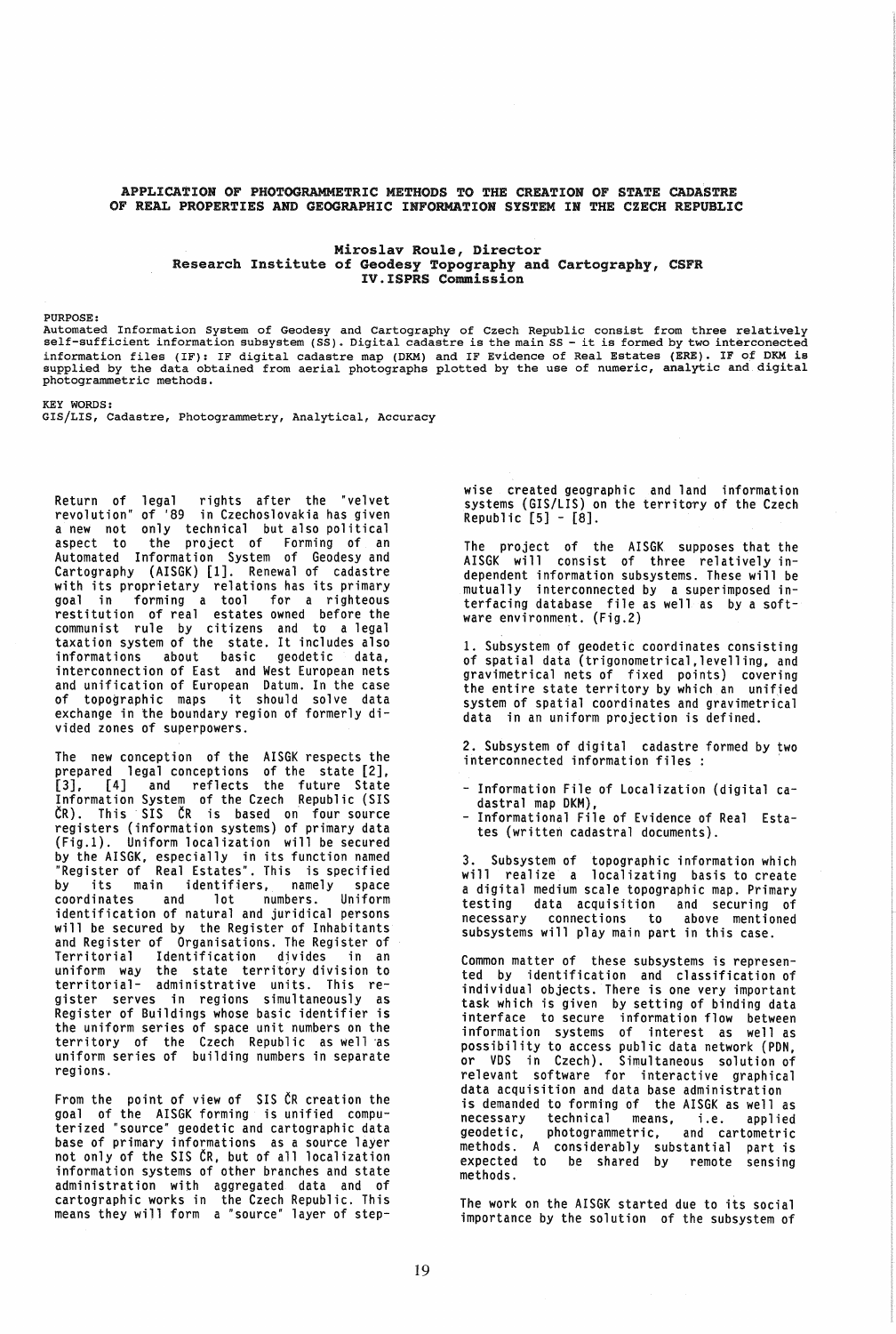

Fig.2. Outlines of the AISGK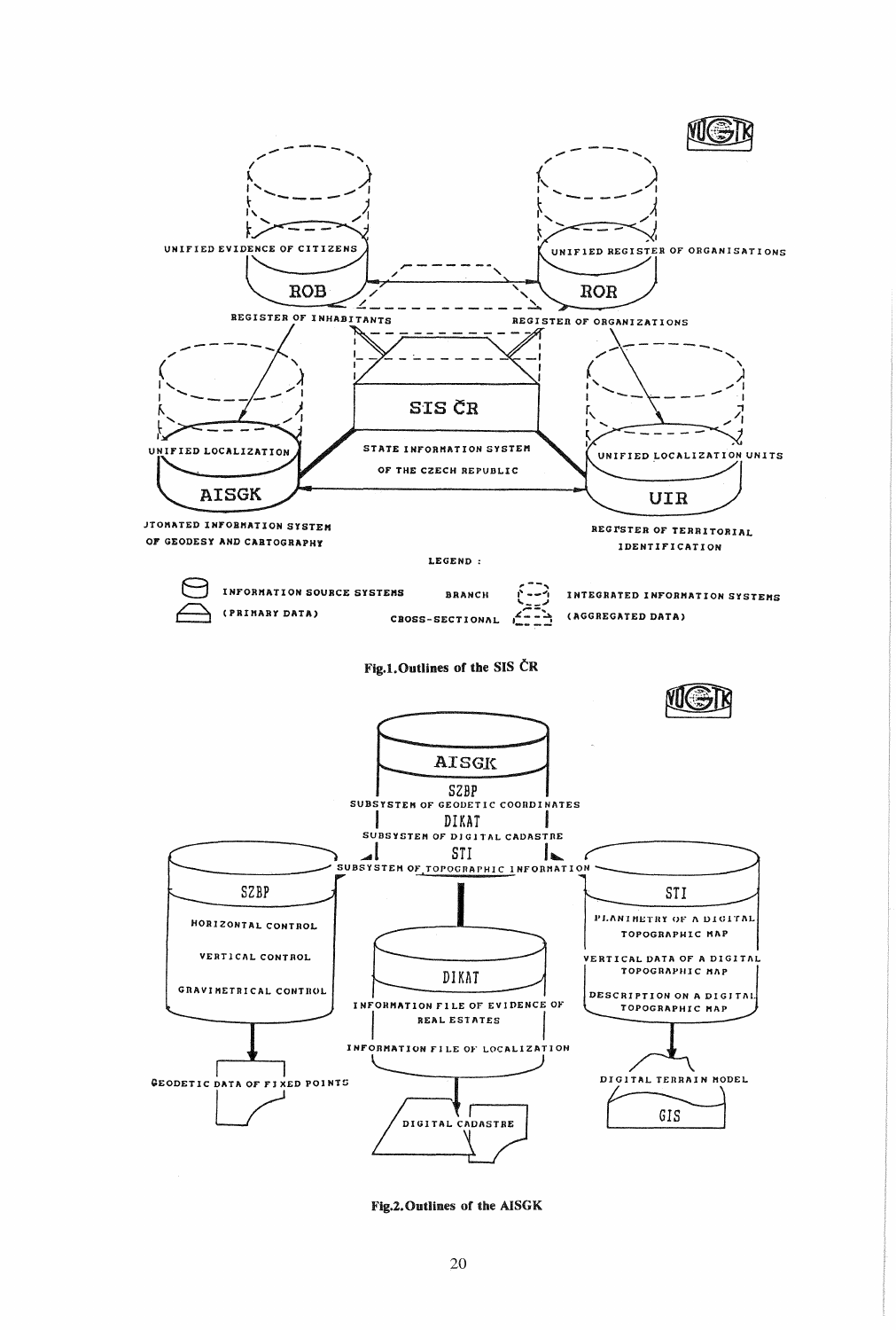geodetic coordinates (SZBP) and subsystem of digital cadastre (DIKAT). A fully integrated hardware and software is assumed to be applied to processing and updating of both subsystems. As especially DIKAT will be operated on an IBM mainframe of the Cadastral Service of the Czech Republic (in Prague) as well as by individual cadastral offices (on 32-bit-workstations and PC's) on the whole state territory (76 offices) the applied hardware must be able to operate in a communication net. In the first step there will be a locally independent solution and this will be followed later after mastering all technical problems by an application of the public data net (PDN). Simultaneous solution of relevant software oriented to graphical data acquisition and data base administration will be secured as well as other necessary technical means to relevant software to interactive graphical data processing and data base administration.

During the search of corresponding soft- and hardware the necessity of an "open" system reflecting all demands of various user applications was taken into account. This searching phase and successive proposals to uniform technical solution of workstations by up-to-date hardware and corresponding software resulted in a recommendation to realize the business with the Intergraph Corporation [9].

Basic software is represented by interactive data bases of the graphical system MicroStation version 32 for UNIX WS, 4.0 and 3.3 for PC and corresponding program superstuctures, particularly I/SCAN, I/RAS and MGE/SX together with the data base system ORACLE (I/RAS and MGE/SX also in PC versions). The acquisited data input to user's environment is formed by the data base system DBase IV preceeded by the integrating MS DOS operation system. To secure data analyses of the DIKAT subsystem the program packet MGE (MicroStation GIS Environment) and relational database system ORACLE is applied. The role of integrating environment plays the operation system UNIX in this case (Fig.3).

During the renewal of cadastre and its transformation to the digital form (DIKAT) data acquisition by survey, cartometry and photogrammetry is expected in a similar way as in other European countries [10]-[12]. The geodetic control will be completed by the Geodetic Positioning (GPS). The most frequent survey metod is the polar one using electrooptical telemeters-tachymeters with<br>electrooptical telemeters-tachymeters with registration or total stations (with application program, e.g. GEUS). Cartometric digitizing of existing sources is realized by digitizers with fixed or free cursor and output in vector form or by scanner with raster output. Application processing subprograms are ready (for raster data e.g. Intergraph software I/RAS).

As regards photogrammetry there the analog method with digital data recording is proposed as well as analytic or digital ones. Analog and digital evatuations will be applied to renewal of cadastral maps by new survey in the form of Basic Large Scale Map of the CSFR. Its part forms also densification of detailed geodetic control by block aerotriangulation. The basic parameter of a new digital cadastral map is the survey accuracy class in connection to the

importance of mapped area. The accuracy is defined by the mean square error in coordinates, the respective values are given in Tab.l.

The analog method is realized on stereophotogrammetric instruments as Stereometrograph and Topocart of C.Zeiss Jena. Plotted data are on-line registrated on PC's (by an application program, e.g.FORES). Analytic block aerotriangulation is realized on precise stereocomparator Stecometer of C.Zeiss Jena with direct output of a PC. The analytical method will be realized on the analytic evaluation system InterMap Analytic of Intergraph with possible direct data processing software MicroStation using IMAN subprogram.

Digital photogrammetry should be applied especially during proprietary relation renewal<br>to real estates in connection with the in connection with the renovation of cadaster of real estates

The present written documentation of the Evidence of Real Estates includes informations about 12 millions of lots in 13 thousands of cadastral units and about approximately 2 millions of inhabited buildings. These data were in the past updated continuously by batch processing on mainframes. The documentation is oriented mostly to user's relations to real properties [13]. Proprietary relations. especially in such cases when lots were used during the past rule by so called socialist organisations, can be documented on the basis of original"cadastral maps. These were successively devastated and at about 4 % of them completely destroyed after 1945. Nevertheless in some regions where for reasons of lack of time or economy the updating of cadastral maps by new survey is not possible. these old cadastral maps can be confronted with existing maps of the Evidence of Real Estates. Even if old cadastral maps are mostly in the 1 : 2 880 scale and each cadastral unit means an isolated coordinate system, transformation of their data into the maps of Evidence of Real Estates is possible, e.g. using identical cross sections of individual map sheets of scanned graphical data. There does not exist any possibility of direct transformation of their content to unified coordinate system and projection using identical points that can be determined on the spot.

This possibility was tested by digital photogrammetry. Raster image of an aerial photographs of a respective territory (its reality was proved at the 800 lines/inch) can with the software I/RAS by Intergraph first transform by control points to the uniform coordinate system (on a graphical station this lasts nearly 50 second) and then with the help of tested identical points of situation of old original maps and the photograph of the terrain transform locally the whole information of these originally graphical maps into the photograph. This is the way how continuos work with the data base of original maps content can be processed. Even more other various thematic layers (e.g. resuls of land consolidation) can be connected to the content of original maps. And relatively quite exactly the original proprietary boundaries of lots can be identified on graphical workstations and digital cadastral map (coordinate cadastre).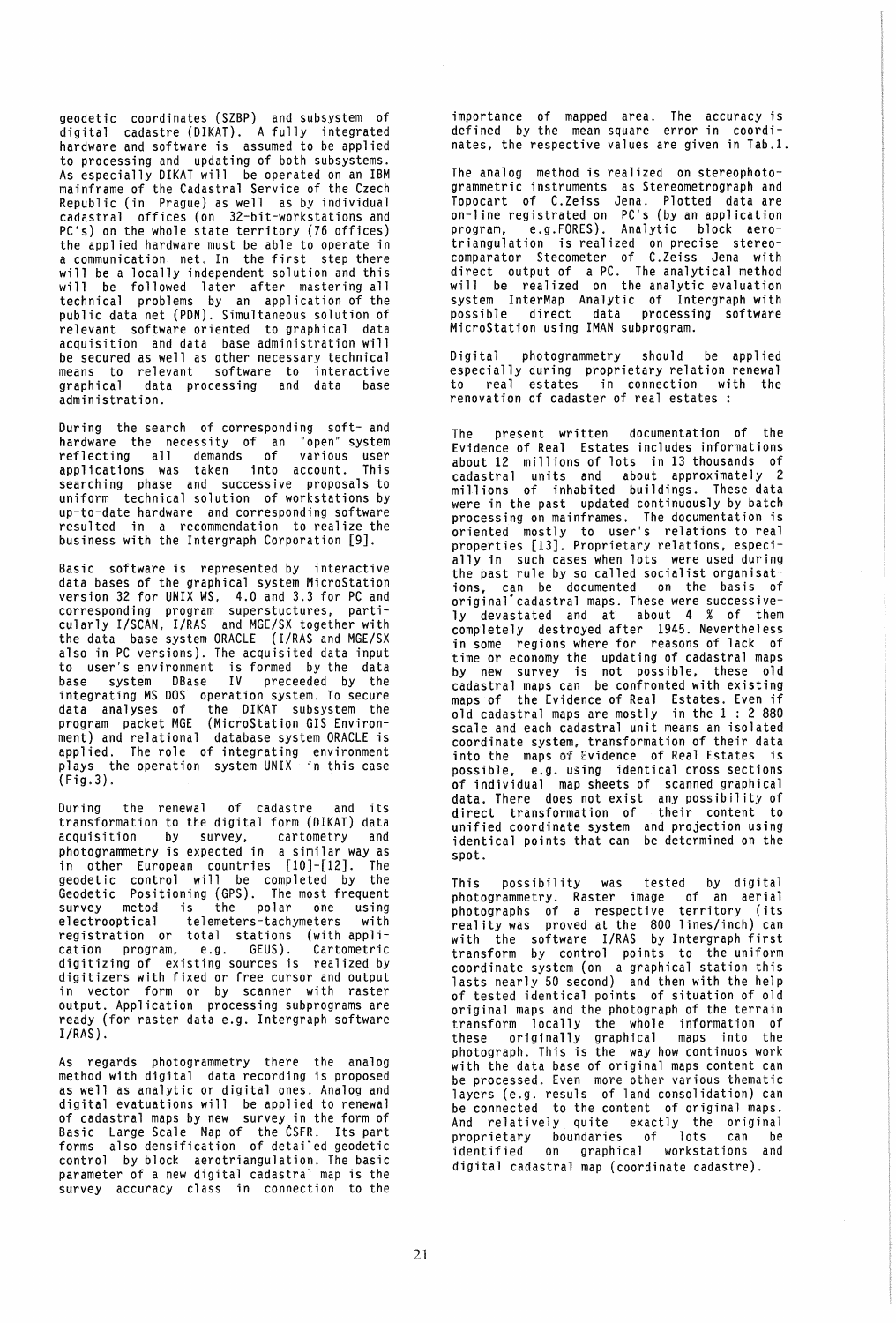We are well aware that a stepwise realization of of the whole project of the Automated<br>Integrated System of Geodesy and Cartography will be possible in the present conditions of the Czech Republic only with active cooperation<br>with specialist of the most developed countries of the world. We are really very thankfull for such helping hands, in these days especially to the American Intergraph Corporation. Our research facilities will try to tranform all gained knowlidges a technical help to practical use. We want to concentrate ourselves mostly to technical items (as software and hardware), technologies, organization, legislation, and<br>economy [14]. Our main problem will be external and internal coordinations of systems. It is very esential to prevent in present stay of transition to free trade and rebirth of private property in our land to prevent any<br>disturbation and secure optimal conditions to effective data exchange that plays an important economic role. The primary and also very urgent

|                   |                            | Table 1                       |
|-------------------|----------------------------|-------------------------------|
| Accúracy<br>Class | Control<br>Points          | Detailed Planimetry<br>Points |
|                   | $m_{\mathbf{x}\mathbf{v}}$ | $m_{x,v}$                     |
|                   | $0.06$ m<br>0.12<br>0.20   | 0.14 m<br>0.26<br>0.5         |

Parameters of applied aerial photographs<br>(of 23 by 23 cm format) are given in Tab.2.

Table 2

| Accuracy<br>Class | Image scale           |        |
|-------------------|-----------------------|--------|
|                   | $f = 88$ mm or 152 mm | 305 mm |
|                   | 1:3:400               | 1:2000 |
|                   | 1:6800                | 1:4000 |
|                   | 1:13:600              | 1:7000 |

Forward overlap is 80 %, side overlap is 30 %.

task is to define and agree to necessary<br>standard, first of all exchange format of object oriented data.

## **DIKAT**

## Digital Cadastre of the Czech Republic





Fig.3. Outlines of software configuration of DIKAT subsystem